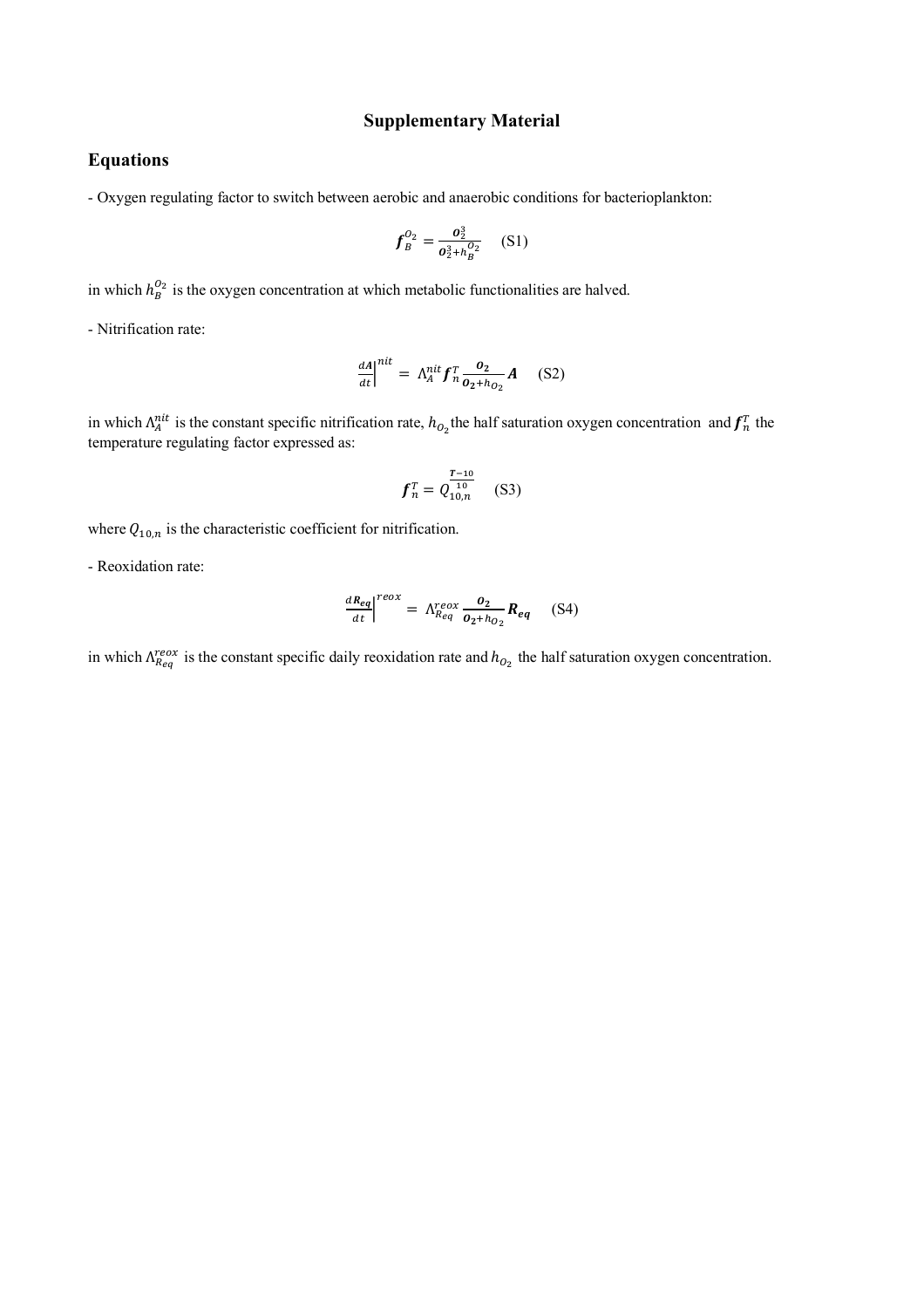## **Tables**

| <b>Symbol</b>              | <b>Units</b>                                  | Value          | <b>Description</b>                                                |  |
|----------------------------|-----------------------------------------------|----------------|-------------------------------------------------------------------|--|
| $\Omega_c^{O_2}$           | $mmolO2 mgC-1$                                | 12             | Stoichiometric coefficient for production and respiration         |  |
| $\Omega_n^{\mathcal{O}_2}$ | $mmolO2mmolN-1$                               | $\overline{2}$ | Stoichiometric coefficient for nitrification reaction             |  |
| $\Omega_r^{O_2}$           | $mmolO2$ (mmolHS <sup>-</sup> ) <sup>-1</sup> | $\overline{2}$ | Stoichiometric coefficient for anaerobic reaction                 |  |
| $h_{O_2}$                  | $mmolO2 m-3$                                  | 10             | Half saturation for nitrification and reoxidation                 |  |
| $h_B^{O_2}$                | $mmolO2 m-3$                                  | 30             | Half saturation constant for oxygen limitation (bacterioplankton) |  |
| $\Lambda^{nit}_A$          | $d^{-1}$                                      | 0.01           | Specific nitrification rate at $10^{\circ}$ C                     |  |
| $Q_{10,n}$                 |                                               | 2.367          | Characteristic Q10 factor for nitrification                       |  |
| $\Lambda^{reox}_{Reg}$     | $d^{-1}$                                      | 0.05           | Specific daily reoxidation rate of reduction equivalents          |  |

**ST1: Model parameters defined in Sect. 2.1.**

|     | <b>Emodnet</b> int | <b>BGC-Argo</b>   | <b>Stations</b>  |                 |                  |
|-----|--------------------|-------------------|------------------|-----------------|------------------|
|     | No. $O2$ profiles  | No. $O2$ profiles | No. GPP profiles | No. CR profiles | No. NCP profiles |
| alb | 6                  | $\mathbf X$       | $\mathbf X$      | $\mathbf X$     | $\mathbf X$      |
| swm | 34                 | 602               |                  |                 | 2                |
| nwm | 1327               | 2623              | (7)              | 8(7)            | (7)              |
| tyr | 147                | 587               | 2                | 2               | 3                |
| adr | 14                 | 179               | $\mathbf x$      | $\mathbf X$     | $\mathbf X$      |
| aeg | 232                | $\mathbf X$       |                  |                 |                  |
| ion | 315                | 897               | 7                | 7               | 8                |
| lev | 338                | 949               | 4                | 4               | 4                |

**ST2: Number of profiles of**  $O_2$  **and GPP, CR and NCP used in the validation procedure (with references for the observations indicated in the text). The time periods for the observations are: 1999-2016 for Emodnet\_int and 2013-2019 for BGC-Argo float oxygen concentration (first and second column, respectively); 1999-2000, 2002-2003, 2006-2008, 2017 for planktonic metabolism observations (last three columns, where parentheses indicate coastal data).**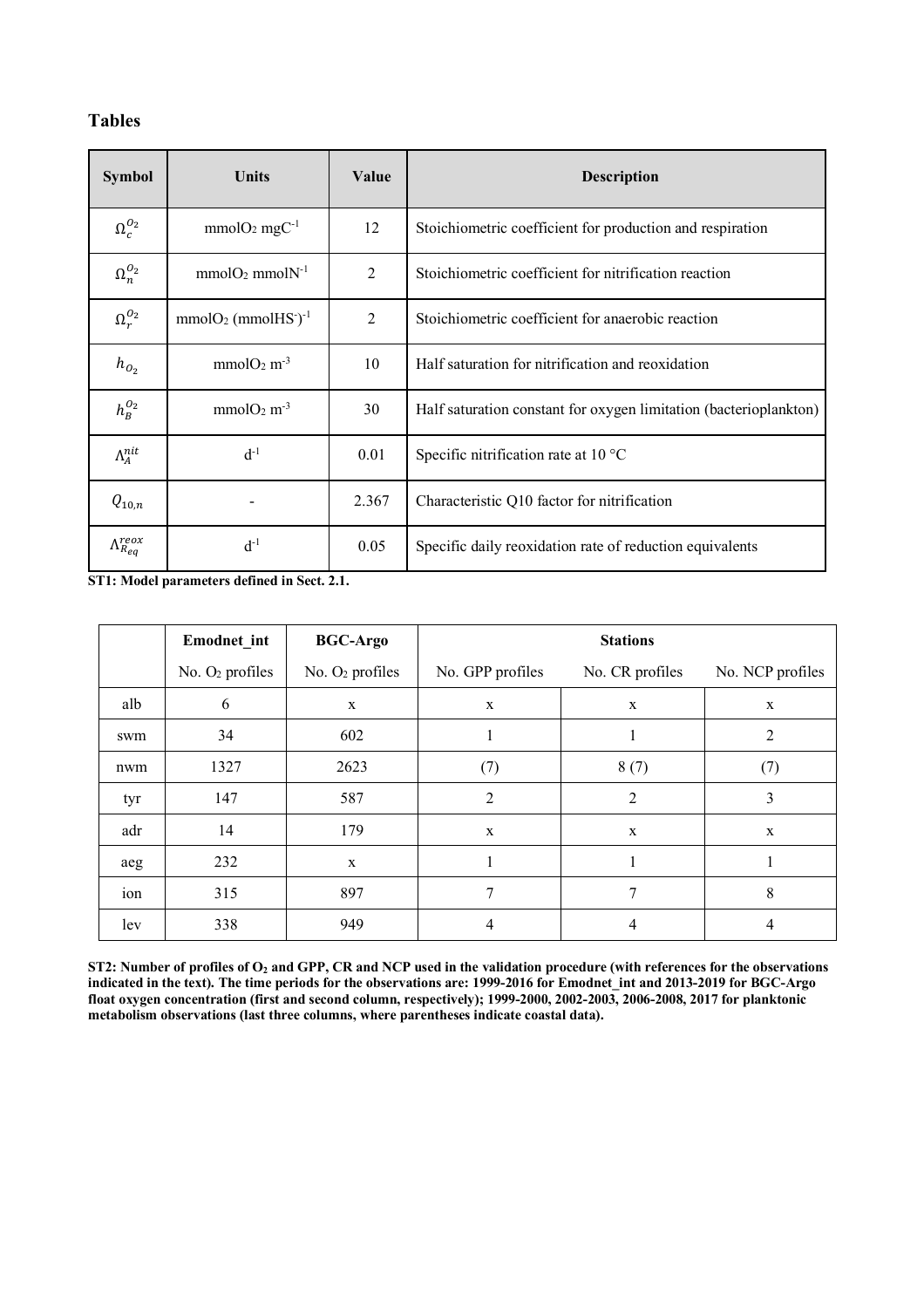## **Figures**



**(Fig. 7) in 2014.**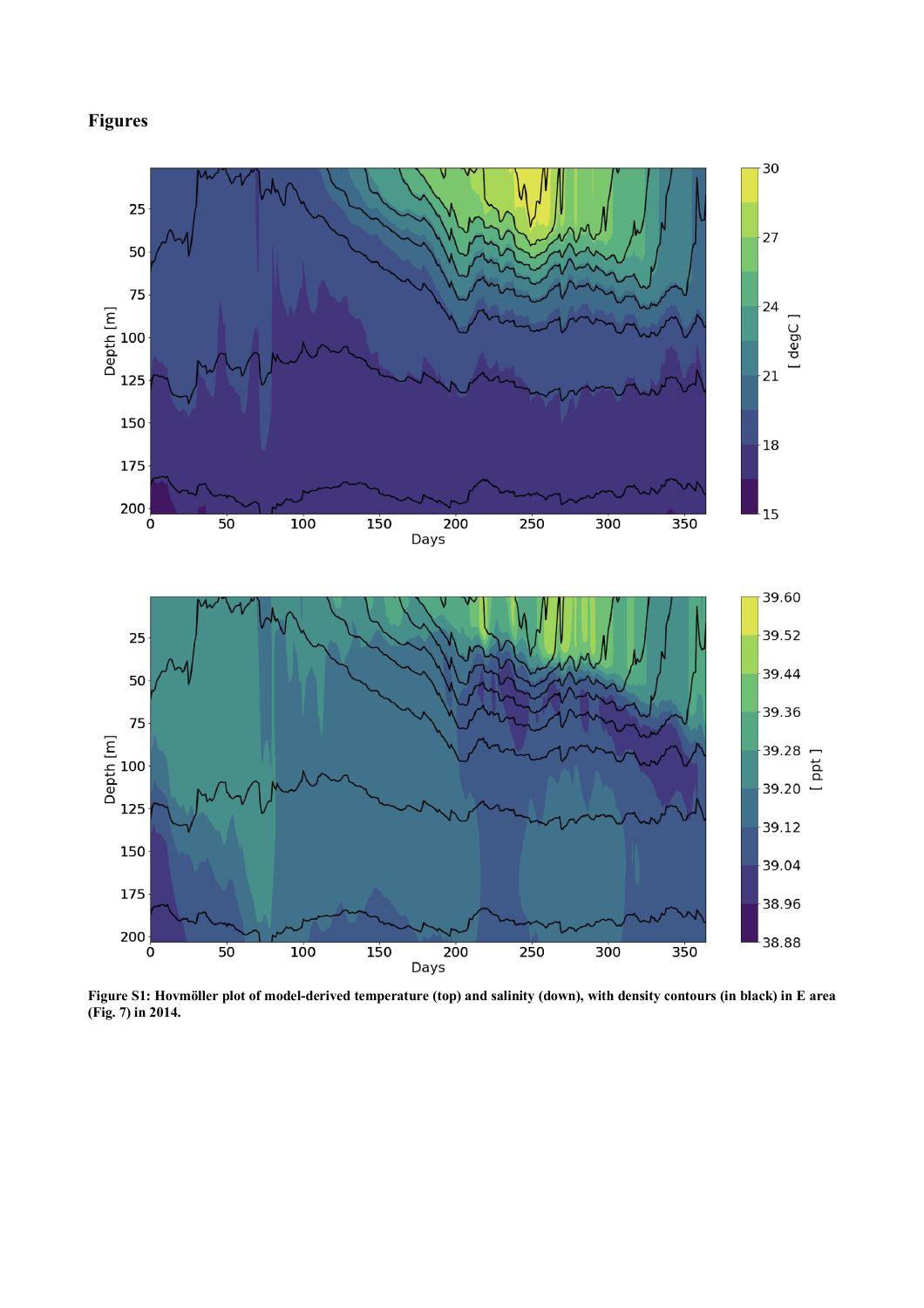

**Figure S2: Hovmöller plot of net community production in western (left) and eastern Mediterranean (right) in 1999-2019 reanalysis simulation. Gray squares represent the euphotic depth (Zeu), i.e. the depth at which the modelled PAR is 1% of its surface value.**